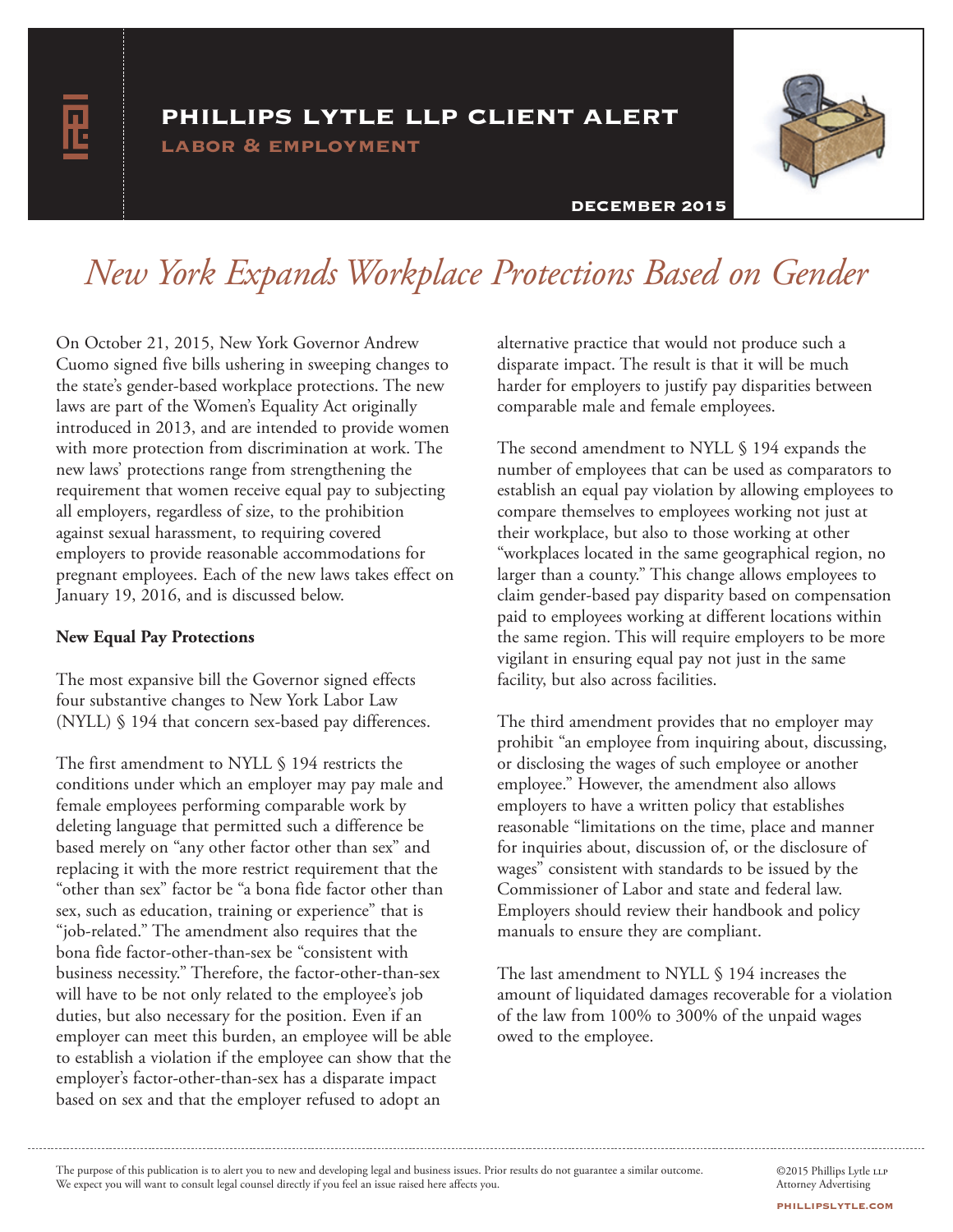# phillips lytle llp client alert

labor & employment



## DECEMBER 2015

# **Sexual Harassment Claims Can Now Be Brought Against All Employers**

The New York Human Rights Law (HRL) has for years applied only to employers with four or more employees, thus exempting many small employers. However, one of the new bills the Governor signed amends the HRL by removing the four-employee threshold and provides that sexual harassment claims can now be brought against "all employers within the state" regardless of size. As a result, many small employers that previously did not have to worry about sexual harassment claims will now need to adopt anti-harassment policies and train employees.

# **Accommodations for Pregnant Employees**

The Governor also signed another bill amending the HRL to require covered employers (those with four or more employees) to provide pregnant employees with reasonable accommodations due to a "pregnancy-related condition," which includes any "medical condition related to pregnancy or childbirth that inhibits the exercise of a normal bodily function or is demonstrable by medically accepted clinical or laboratory diagnostic techniques." As a result, employers will now have to engage in the interactive process when a pregnant employee requests an accommodation. As with other accommodation requests, employers can require that the employee provide medical or other information that verifies the existence of the condition or that it is necessary for consideration of the accommodation.

# **"Familial Status" Discrimination Banned**

A third bill amending the HRL bans "familial status" discrimination in the workplace, adding it as a protected characteristic along with, among others, race, age, religion and sex. This amendment means that employers may not discriminate against applicants and employees

who are pregnant, in the process of securing legal custody of a child under 18, or who are parents or legal custodians of, or live with, a child under 18.

### **Attorneys' Fees for Prevailing Parties**

The final bill signed by the Governor allows, but does not require, the New York State Division of Human Rights and state courts to award attorneys' fees to a prevailing party in a discrimination claim based on sex. However, the bill permits an award of attorneys' fees to an employer only if it can show that the applicant's or employee's claim is frivolous and even then such awards will be rare.

### **What Should My Company Do?**

Given that these new laws take effect on January 19, 2016, employers should review their policies and procedures as soon as possible to ensure they are in compliance and make changes where necessary. Employers should also train managers, supervisors and human resources employees about the effects of the new laws and employees' and employers' obligations under them.

## **Additional Assistance**

*For more information regarding New York's expansion of workplace protections based on gender, please contact any of the attorneys on our Labor & Employment Practice Team.*

The purpose of this publication is to alert you to new and developing legal and business issues. Prior results do not guarantee a similar outcome. We expect you will want to consult legal counsel directly if you feel an issue raised here affects you.

©2015 Phillips Lytle LLP Attorney Advertising